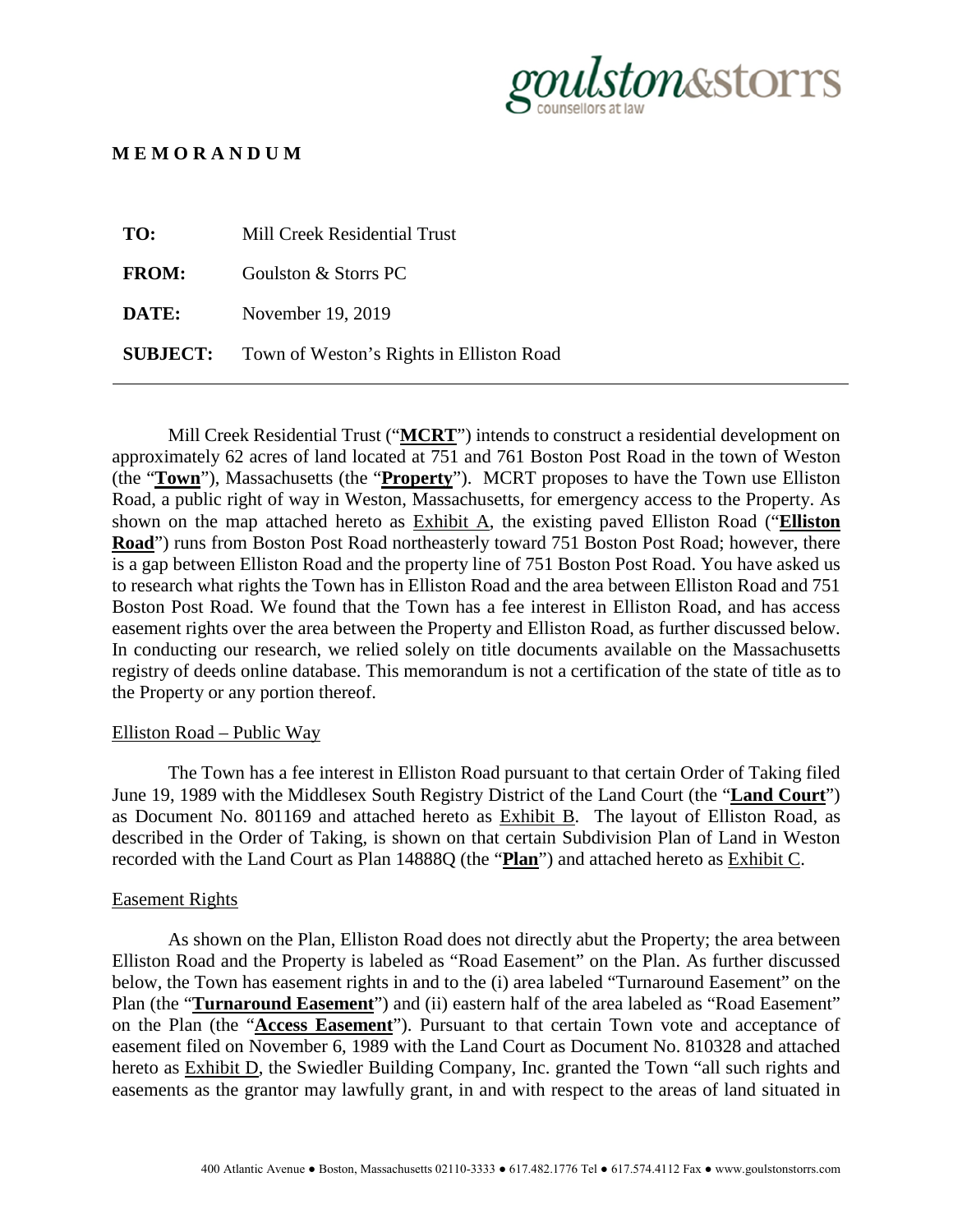Memorandum Page 2

said Weston shown and designated as "Elliston Road," Turnaround Easement" and "Road Easement" on Land Court Plan No. 14888Q, to maintain, repair and use the same for all purposes for which streets and ways are now or may hereafter customarily be used in said Weston, in common with and subject to the rights of others lawfully entitled thereto."<sup>1</sup> The approximate location of the Turnaround Easement, Access Easement and the Town's fee interest in Elliston Road, pursuant to the Order of Taking, are shown on the map attached hereto as Exhibit E.

<sup>&</sup>lt;sup>1</sup> Note that at the time of this easement grant, the Swiedler Building Company, Inc. owned Lot 32 (as shown on the Plan), which lot includes the Access Easement and the Turnaround Easement. The Company conveyed Lot 32 to a third party, subject to the Access Easement and the Turnaround Easement, on March 22, 1991.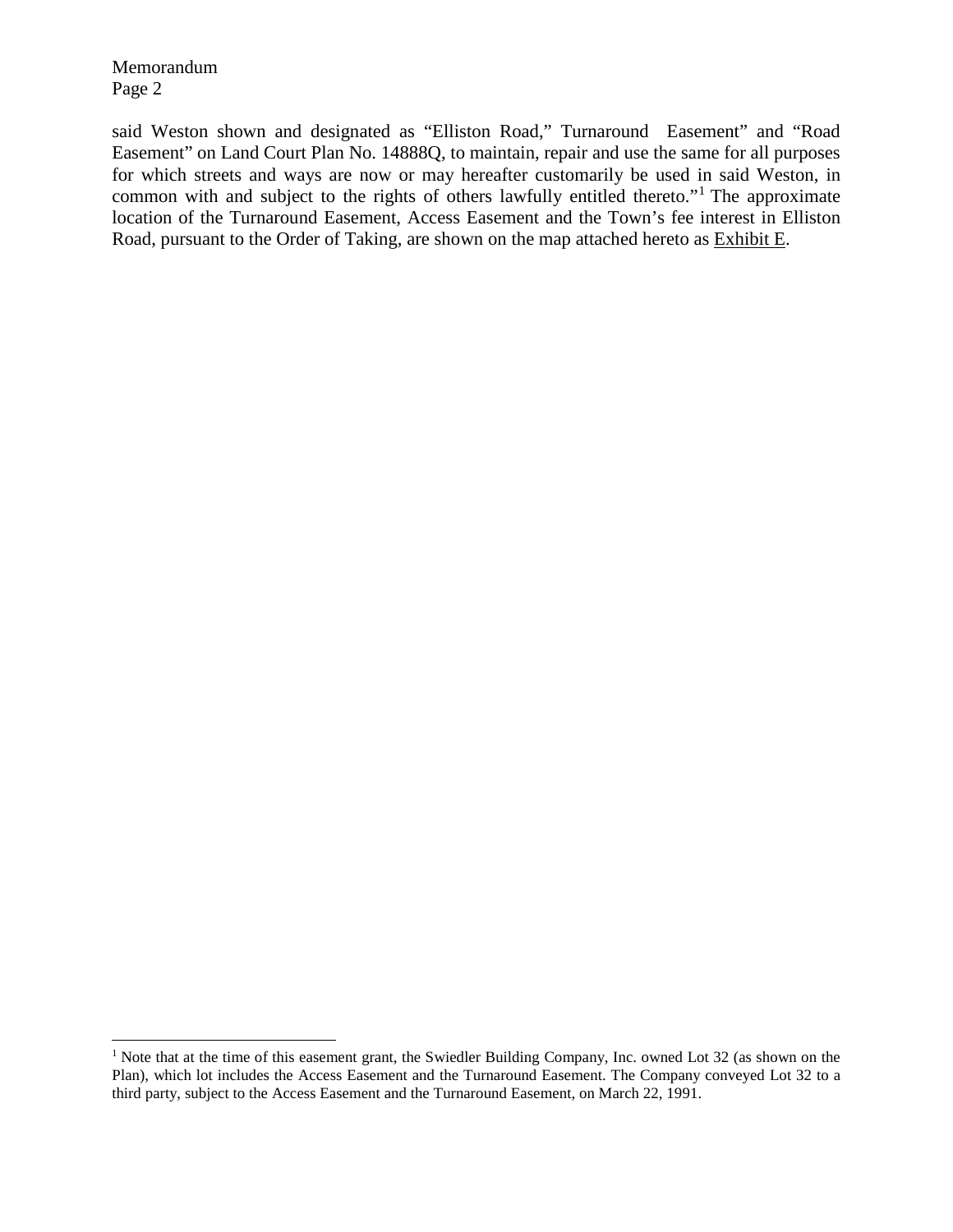## Exhibit A

## Map of Elliston Road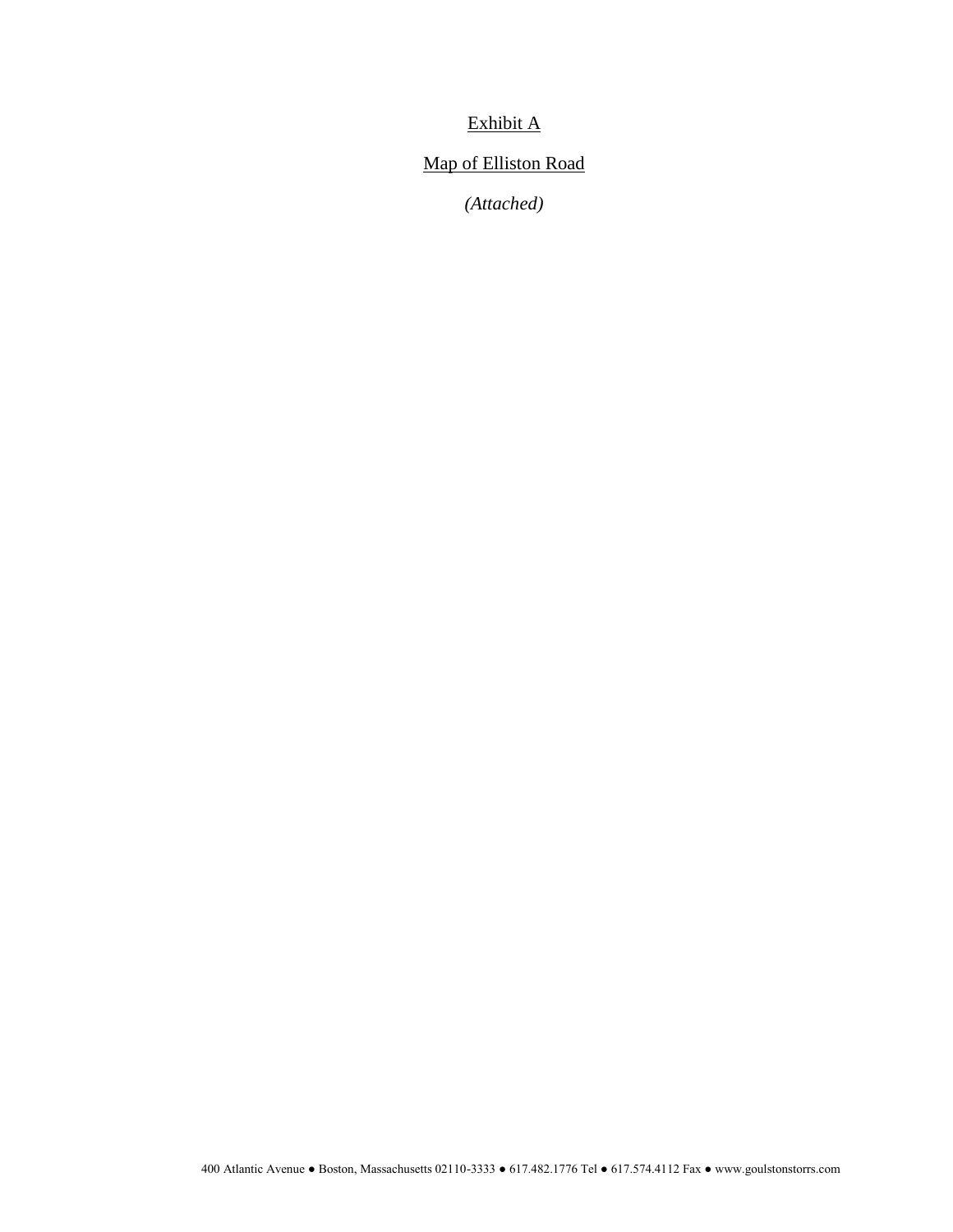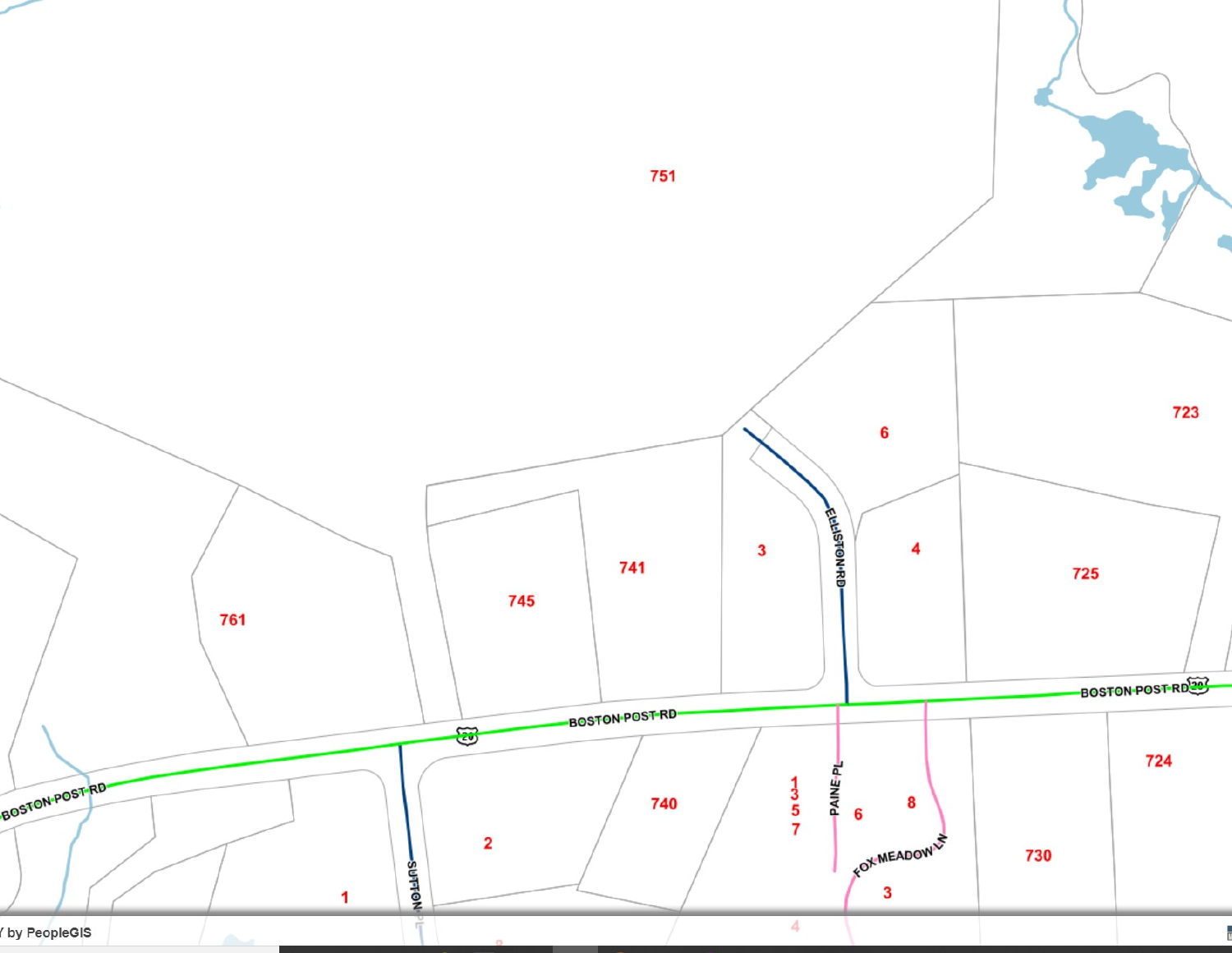## Exhibit B

## Order of Taking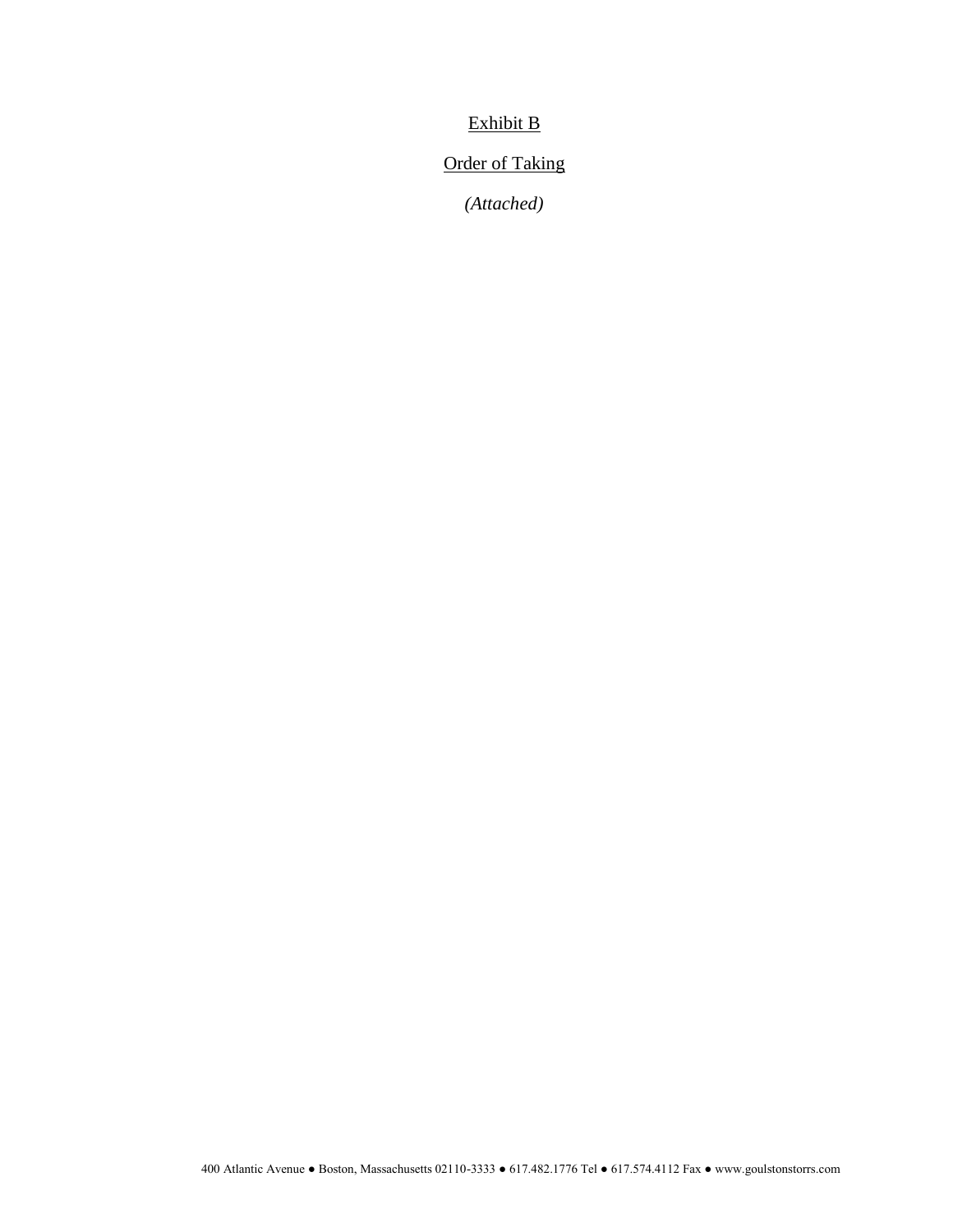# TOWN OF WESTON ORDER OF TAKING ELLISTON ROAD

The Board of Selectmen of the Town of Weston, having complied with all the preliminary requirements prescribed by law, adopted an order on April 18, 1989 laying out as a public town way with the name Elliston Road as shown on a plan made by Kenneth B. Oates, Town Engineer, dated April 10, 1989, entitled "Layout Plan of Elliston Road" which plan was adopted as a part of such order and describing the boundaries of such way and including in it the land lying within its boundaries. Such order and plan were filed in the office of the Town Clerk on April 19, 1989. The layout was accepted by a vote adopted on May. 10, 1989 at an adjourned session of the annual town meeting duly called for that purpose, which town meeting was dissolved on said It is necessary to acquire an interest in land for the date. purpose of Elliston Road as so laid out.

Wherefore, the Board of Selectmen, acting under the authority conferred by law, hereby adopts this Order of Taking by  $\sqrt{\text{eminent}}$  domain, whereby an easement for all the purposes of a public town way is taken in the land lying within the boundaries Its boundaries are as follows, of Elliston Road so laid out. reference being made to the above mentioned plan, which is hereby adopted as a part of this Order also:

- 383歳 -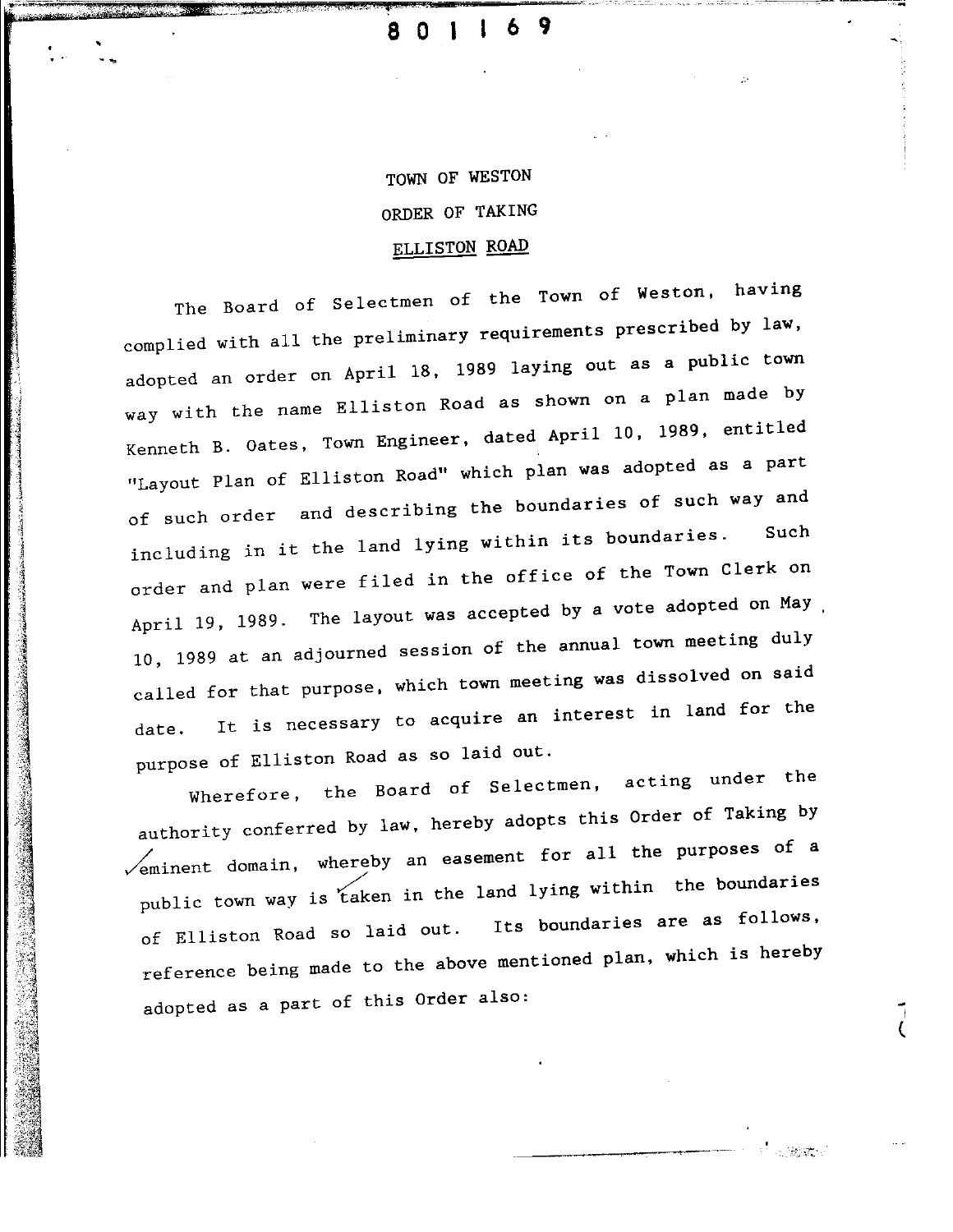#### $169$ 80 I

BEGINNING at a point on the Northerly side line of Boston Post<br>Road which point is located on said side line of Boston Post<br>Road, a distance of two hundred thirty-three and 15/100 (233.15) feet, from a Massachusetts Highway Bound;

THENCE by a curve having a radius of 35.00 feet, a distance of fifty-four 98/100 (54.98) feet;

THENCE N 7º 44' 00" E a distance of one hundred seventy-one and 10/100 (171.10) feet;

THENCE by a curve having a radius of 100.00 feet, a distance of eighty-two and  $90/100$  (82.90) feet;

THENCE N 39° 45' 54" W a distance of seventy-nine and 17/100 (79.17) feet:

THENCE N 45° 16' 57" E a distance of fifty and 19/100 (50.19) feet;

THENCE S 39° 45' 54" E a distance of eighty-three and 50/100  $(83.50)$  feet;

THENCE by a curve having a radius of 150.00 feet, a distance of one hundred twenty-four and 35/100 (124.35) feet;

THENCE S 7º 44' 00" W a distance of one hundred seventy-one and 10/100 (171.10) feet;

THENCE by a curve having a radius of 35.00 feet, a distance of fifty-four and 98/100 (54.98) feet;

THENCE N 82° 16' 00" W a distance of one hundred twenty and 00/100 (120.00) feet to the point of BEGINNING.

It is believed that the owners of the lands lying within the above described boundaries of Elliston Road are as follows:

 $ABe$ Certificate of Title Richard M. and Peggy J. Medeiros No. 180502  $\cancel{B}$  17032 PC 152 Certificate of Title Swiedler Building Company, Inc. No. 174050 BAIODO PG100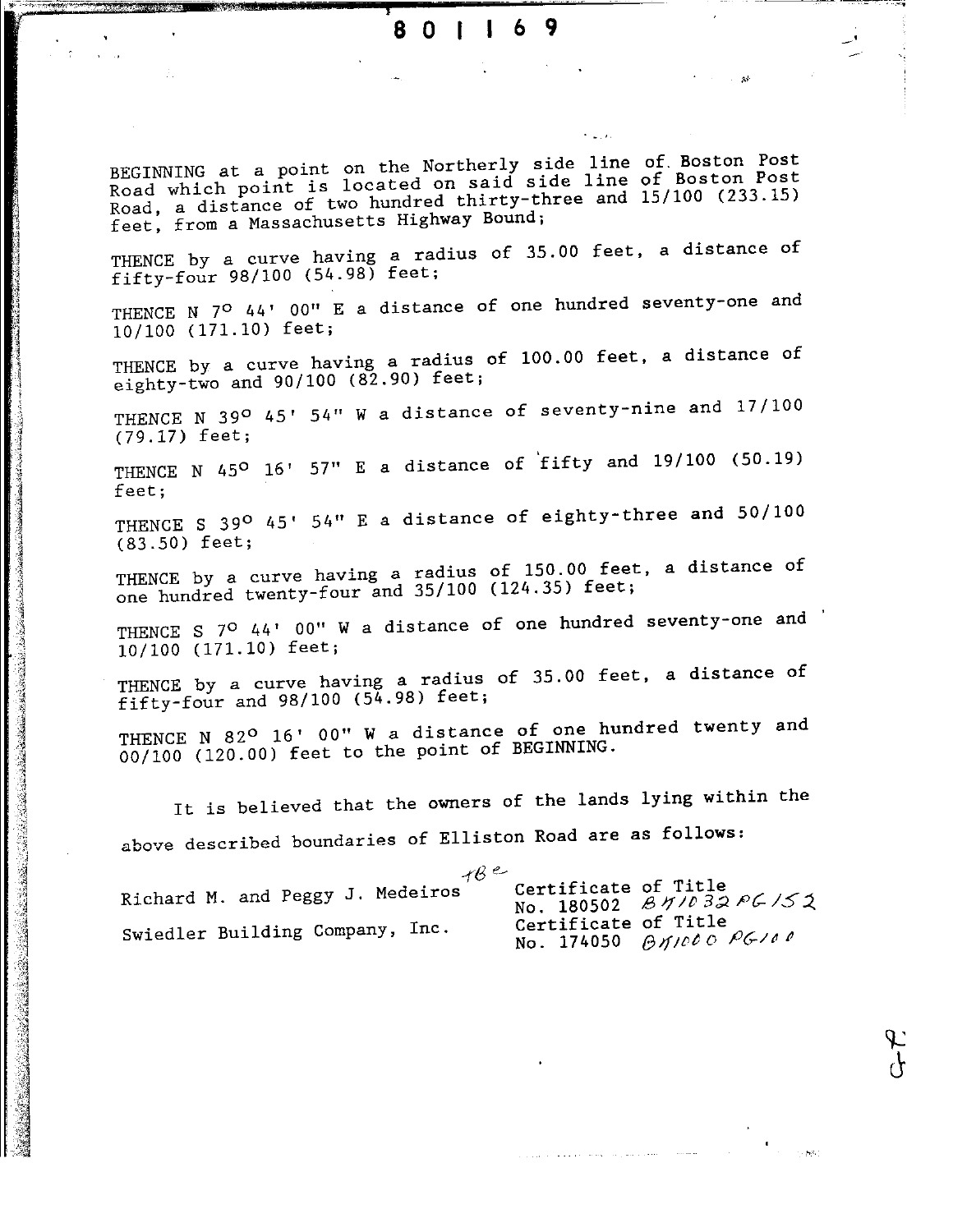801169

Trees and stone walls and water pipes, mains, hydrants and other water facilities, drain pipes, manholes, and catch basins, and fire alarm conduit, cables and appurtenances not already the property of the Town, located within the above described boundaries of Elliston Road are also taken hereby. Other structures so located are not taken and shall be removed whenever their removal shall be required for the purposes of the way.

No betterments are to be assessed. No damages are awarded.

May $\mathscr{Z}$ , 1989 Adopted:

Harle B. Well

Filed in the office of the Filed in  $\frac{1}{10N\epsilon}$   $\frac{1}{2}$ . 1989.

<u>V. Zolla</u>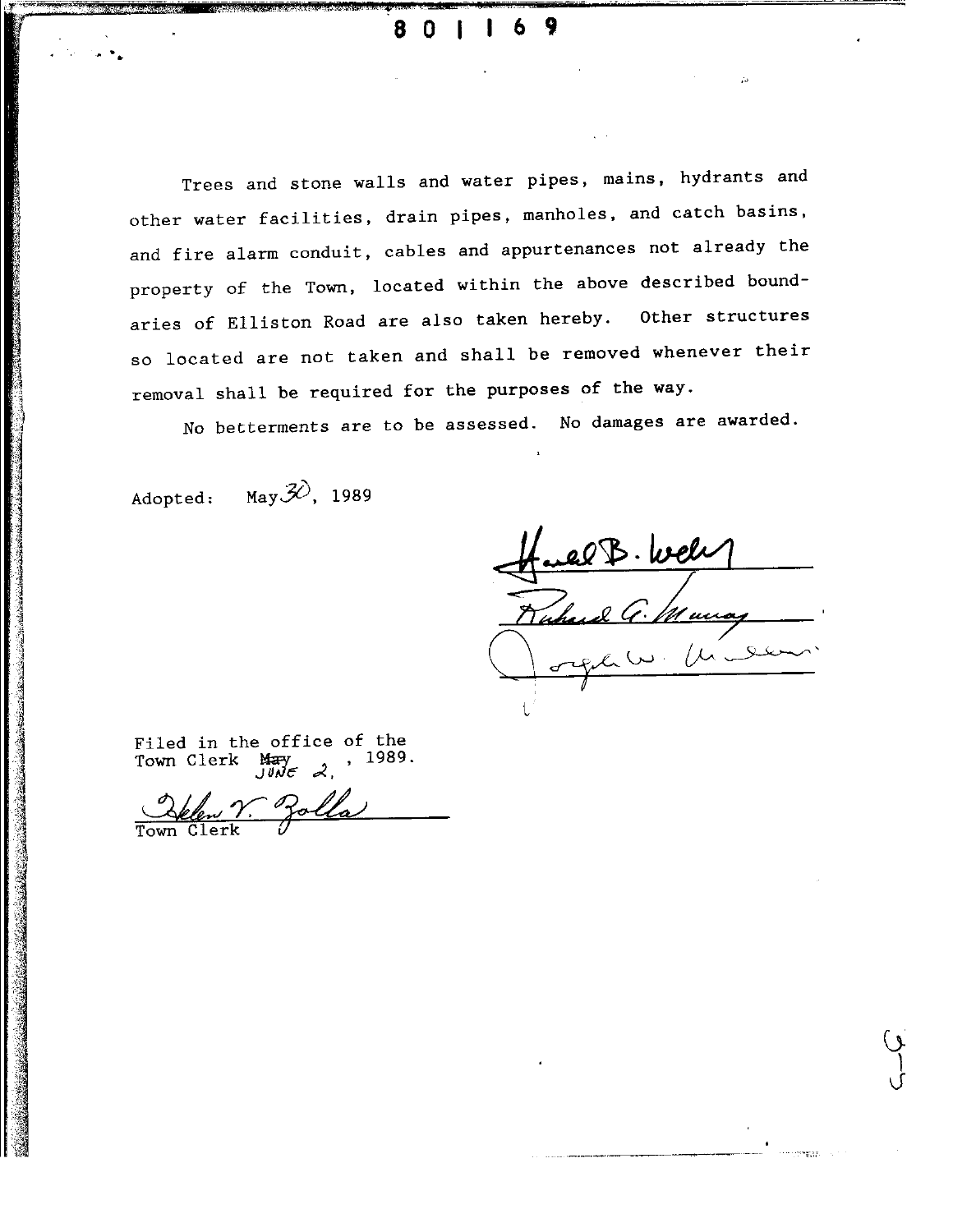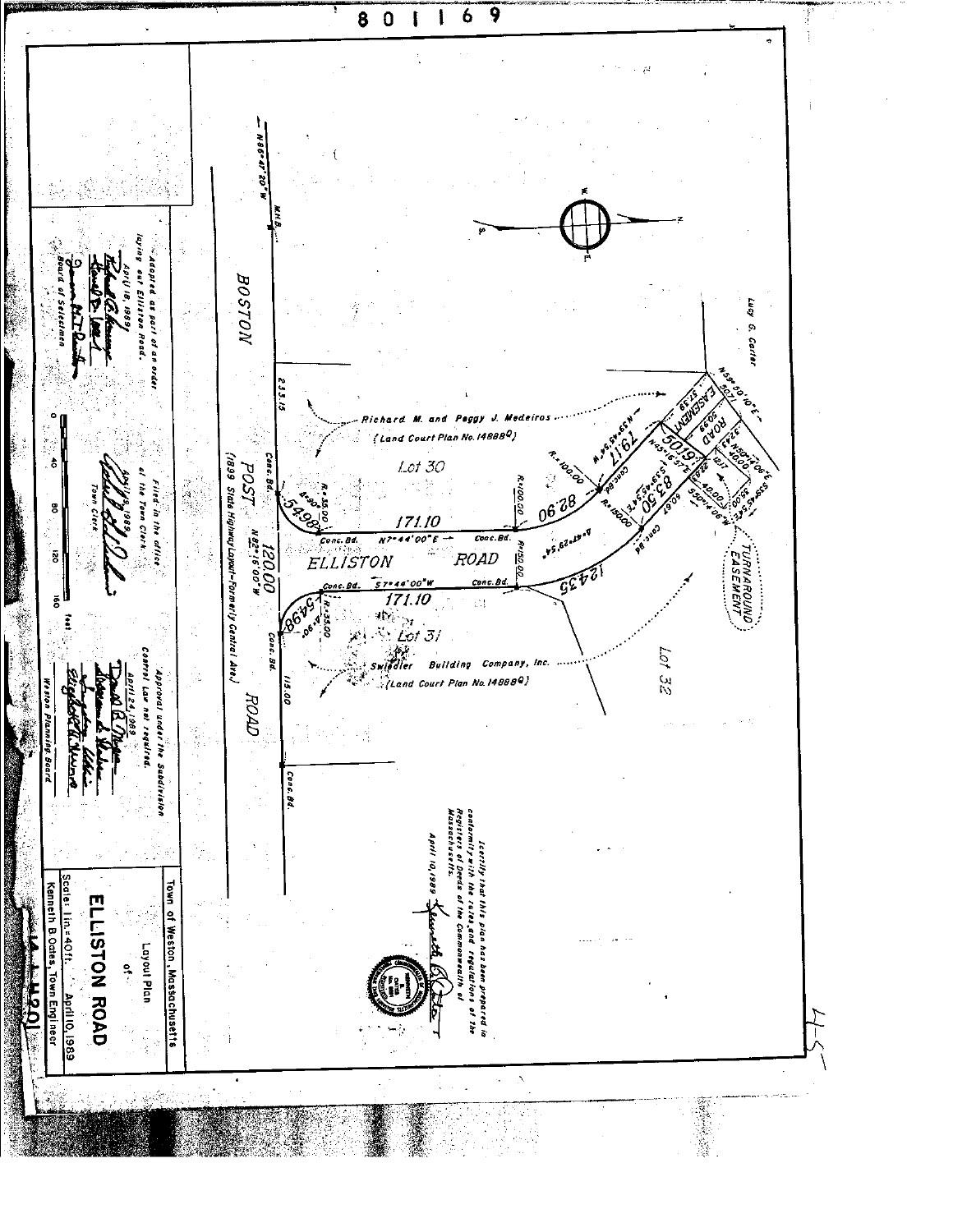**CUCCCO** 6 9 8  $\mathbf 0$  $\mathbf i$ **DES**  $\frac{1}{2}$ **PG 152VV**<br>PG 100 VV 42.00 SO. MIDDLESEX LAND COURT<br>REGISTRY DISTRICT<br>RECEIVED FOR REGISTRATION 801169 1832<br>1880 **CERTIFIED COPY WANTED PERTIFIED** ANH KI ON 06/19/89 AT 01:27:03  $6 - 19 - 89$ NOTED ON:<br>CERT 0130502 BX<br>CERT 0174650 BX DOCUMENT **Endorsed by BLAISBEI** 并未代  $\frac{\lambda}{\lambda}$ /As  $G_{\mathcal{D}\not\!\!\!\!C}$ <u>्र</u> Pecked by.  $\overline{A}$  $\overline{\mathcal{L}}$  $\frac{1}{2}$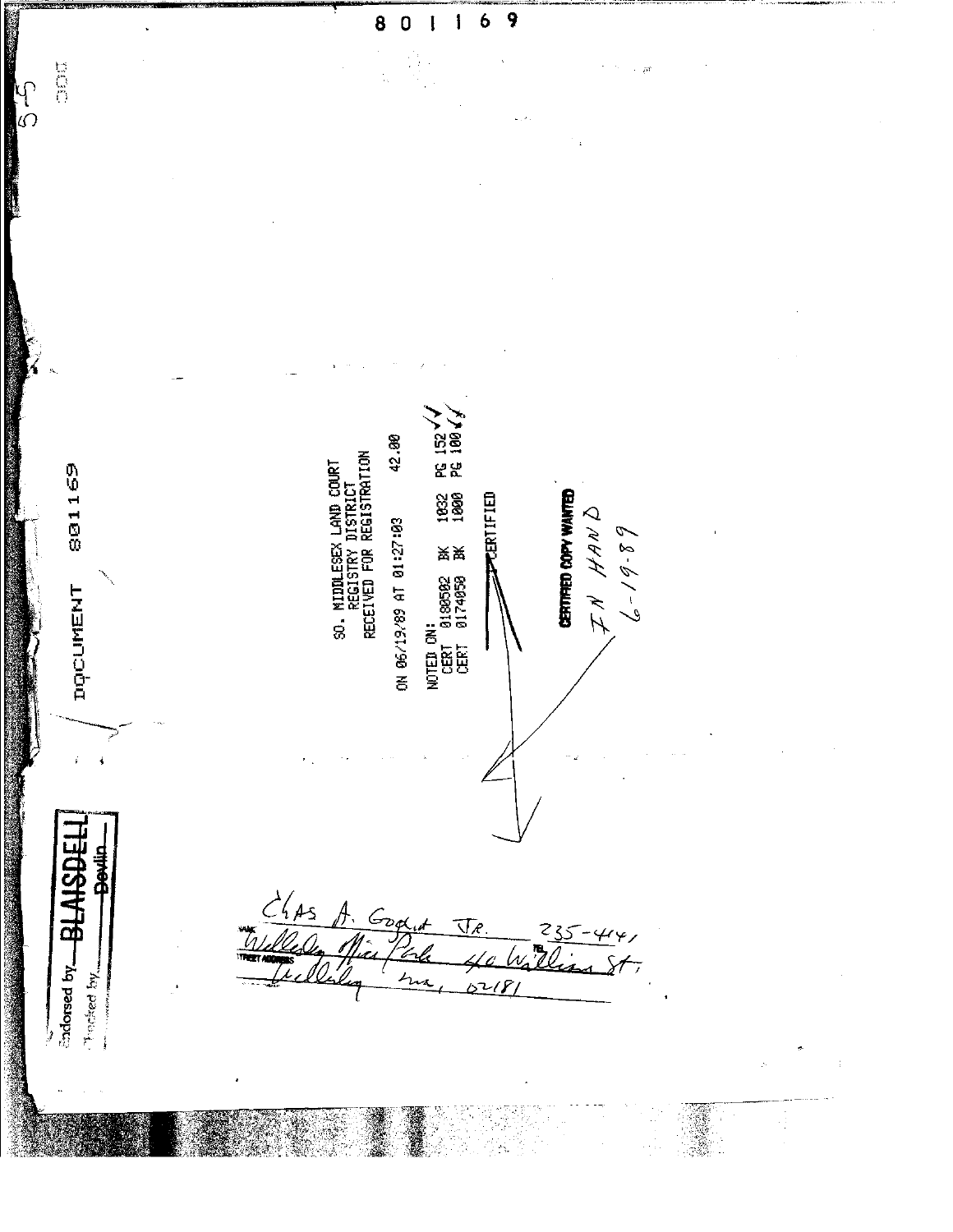Exhibit C

## Plan 14888Q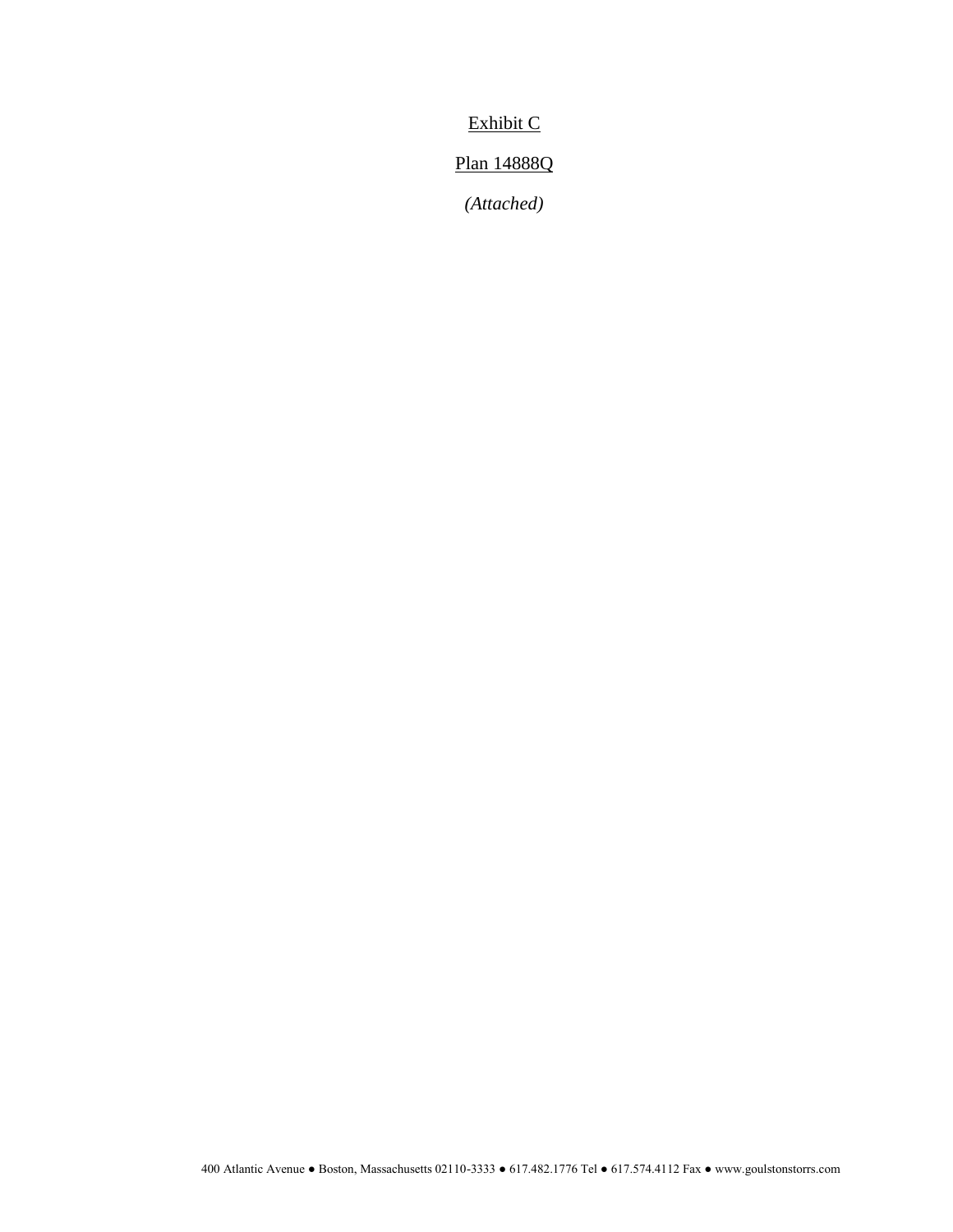1032 152 180502 14888<sup>Q</sup> SUBDIVISION PLAN OF LAND IN WESTON Everett M. Brooks Company, Surveyors July 1, 1986 22 82613 148881 No. Plan  $116438$ Cert. No.<br>5 81° 34' 10"E Cerb. No. 85.9i  $1/9.39$ 14888H Drain Easement (20,00 wide) Turnaround Easement  $N^{\rho}$ ŋ,  $p13^n$ 247.16 298-64  $\frac{\partial}{\partial}$ 246. 32 62554 W 9 Cert. No. tŋ ų, ø, ý, m  $578^{\circ}$ N Ō  $\widetilde{50}$ ź  $2^{1}$ 14888 52  $\mathcal{S}_{\mathcal{S}}$ Ø éy. ROAD m Ч UB1d 36.03 oo". 295.00 00  $\mathbf{h}$  $3/$ ৸  $\omega$  $777$ ۰ s). 12 Ø,  $\tilde{z}$ ó  $\boldsymbol{\theta}$  $\hat{z}$ 30  $\mathcal{O}$ ELLISTON 070 ıη  $\geq$ = 35.00 : 35.OL M.H.B.(Down 14<br>Center Back  $d.h.$  in  $6$   $c.A.$ 115.00 120.00 115.00 00" W  $82^\circ$ 16  $\overline{\mathcal{N}}$ 118.15  $\theta$ 20  $76<sup>2</sup>$  $00''$  W  $\pmb{\mathcal{N}}$ ROAD **BOSTON**  $(50.00$  wide) POST (formerly Central Avenue) Widdless's South Registry District Subdivision of Lot 29 · Shown on Plan No. 14888P **JAN 29 1990** Filed with Cert. of Title No. 174050 RECEIVED FOR REGISTRATION South Registry District of Middlesex County Separate certificates of title may be issued for land<br>shown hereon as  $4.4965.39.31.837.$ 2 O'CLOCK  $40M$ M fell 10, Copy of part of plan By the Court. -tiled in-LAND REGISTRATION OFFICE Scale of this plan 60 feet to an inch June 5, 1987 | Recorder. Louis A. Moore, Engineer for Court  $|c.J.B.|$ <u>in Liensen in der</u> Form LCE-S-3. 3m-6-88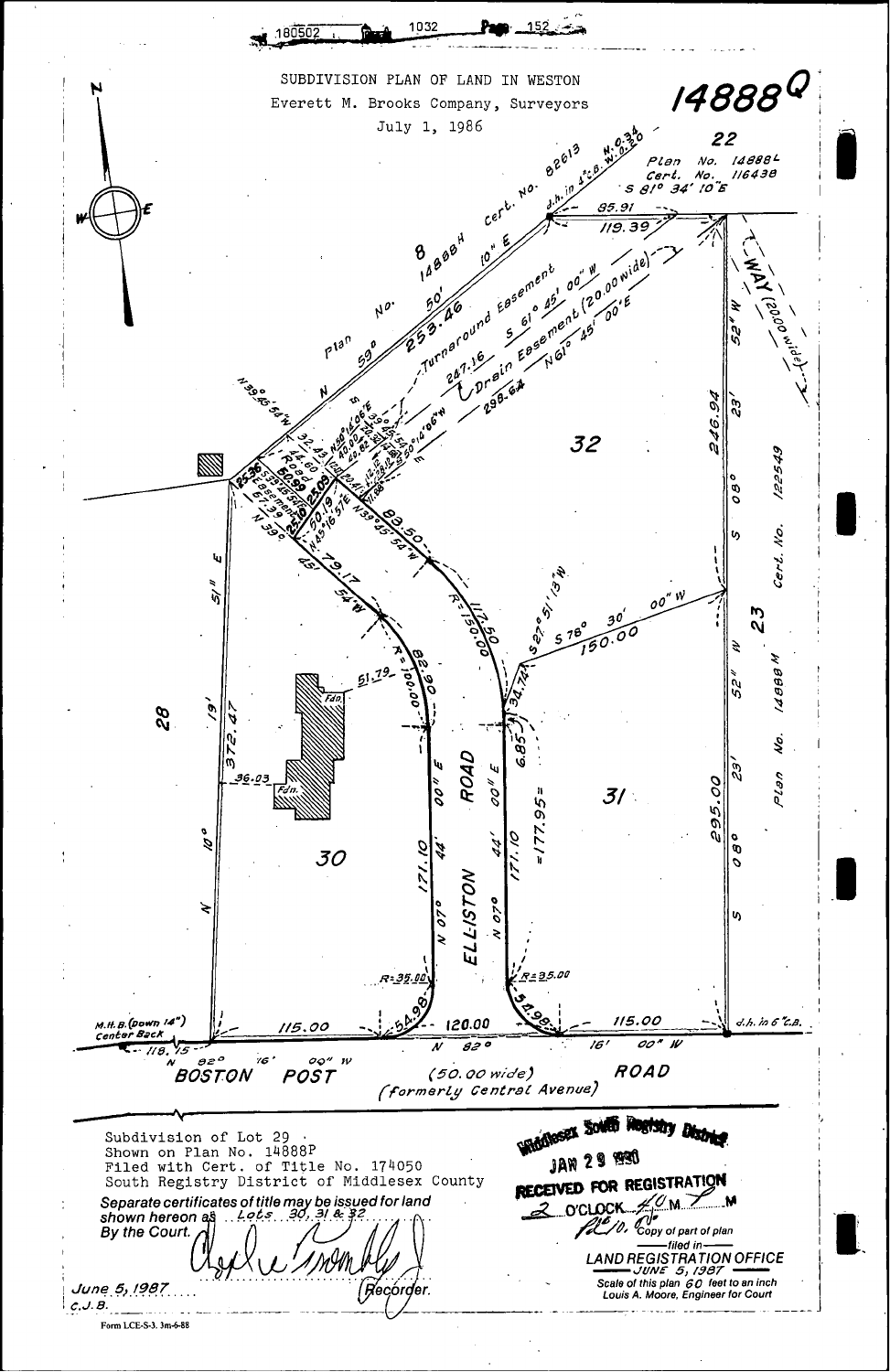## Exhibit D

Town Vote and Acceptance of Easement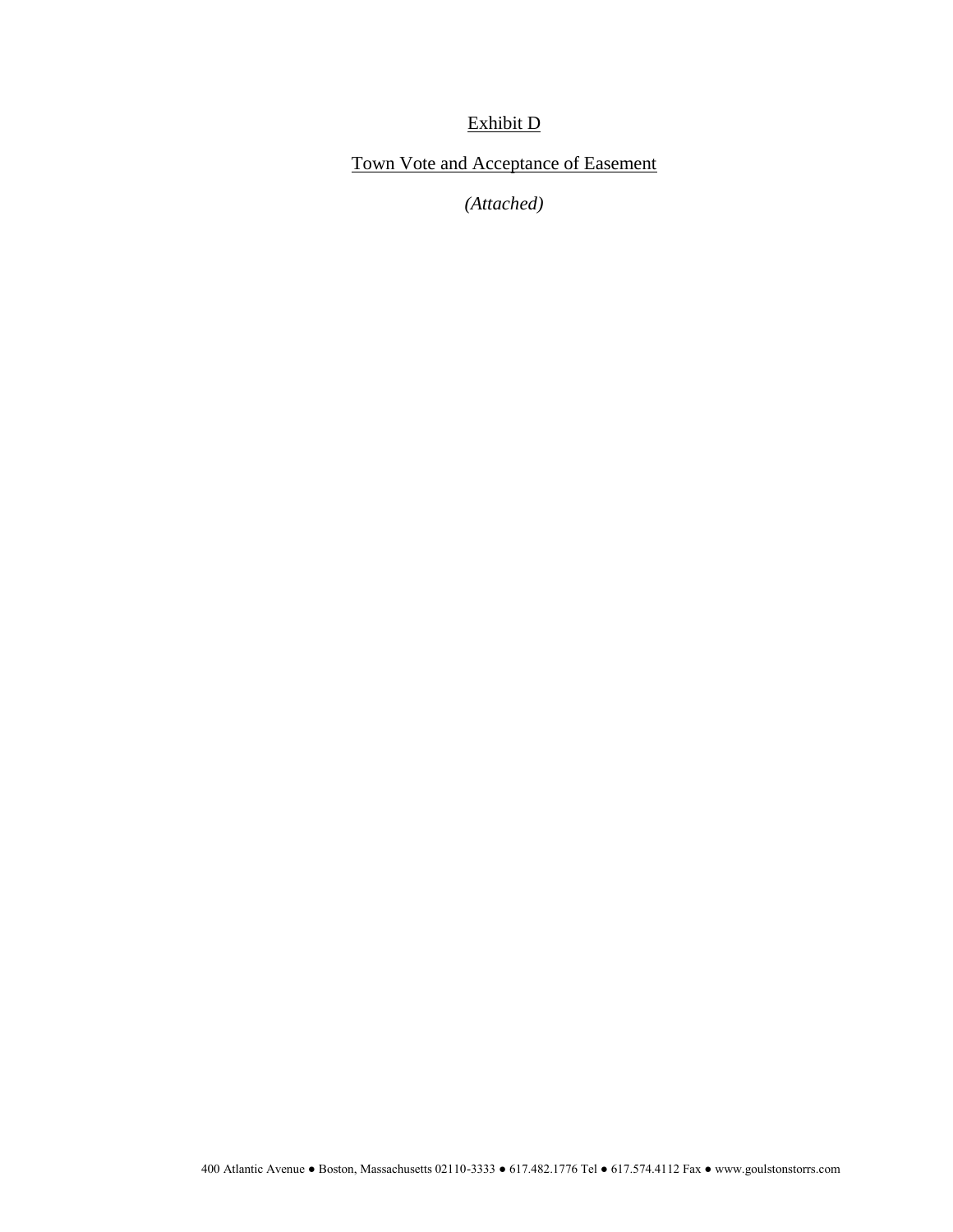TOWN OF WESTON **MASSACHUSETTS** 

I, Helen V. Zolla, Town Clerk of the Town of Weston, Massachusetts, certify that the following is a true and complete copy of a vote adopted under Article 6 of the warrant, on September 25, 1989 at a Special Town Meeting duly called:

that the Town accept an easement from Sweidler Voted unanimously: Building Company, Inc. with respect to a parcel of land situated in the Town shown and designated as "Elliston Road", "Turnaround Easement" and<br>"Road Easement" on Land Court Plan No. 14888Q, to maintain, repair and<br>use the same for all purposes for which streets and ways are now or may hereafter customarily be used in the Town, in common with and subject to the rights of others lawfully entitled thereto.

Žolla Helen V. Town Clerk

October 11, 1989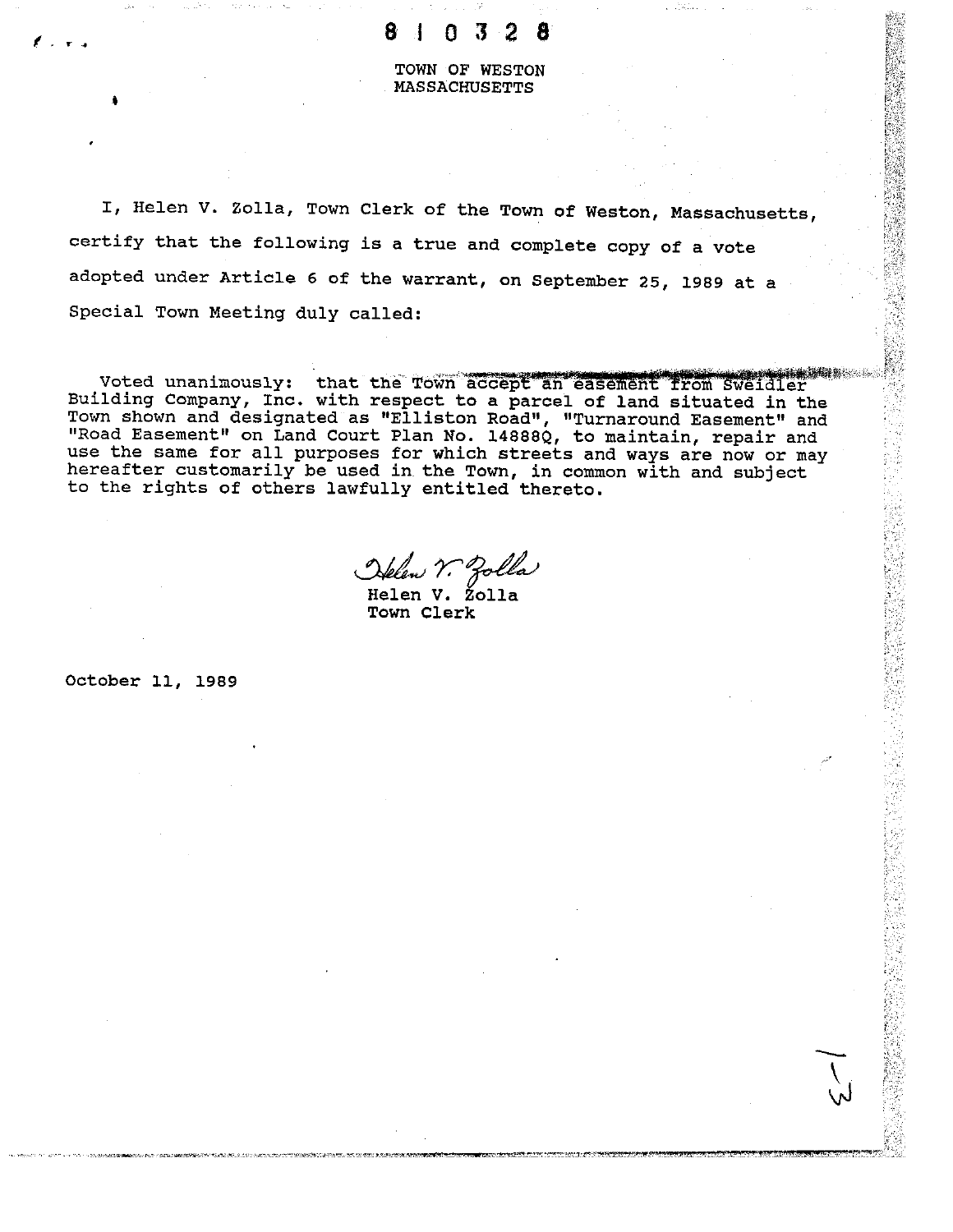$10328$ 8

MASSACHUSETTS OUITCLAIM DEED BY CORPORATION (SHORT FORM) 884

SWIEDLER BUILDING COMPANY, INC. a corporation duly established under the laws of Massachusetts Weston and having its usual place of business at

Middlesex

County, Massachusetts

nominal, non-monetary for/consideration paid, and in full consideration

grants to The TOWN OF WESTON, a Massachusetts municipal corporation situated in grams to the found of nabitary a massessed commerced from the constant of the substitution of the server of the<br>Middlesex County, having an address at Town House Road, Western, with multimum farmer Massachusetts

#### the land in

All such rights and easements as the grantor may lawfully grant, in and with respect to the areas of land situated in said Weston shown and designated as "Elliston Road," "Turnaround Easement" and "Road Easement" on Land Court Plan No. 14888Q, to maintain, repair and use the same for all purposes for which streets and ways are now or may hereafter customarily be used in said Weston, in common with and subject to the rights of others lawfully entitled thereto.

Affecting Certificate of Title No. 174050;<br>Lots 31 and 32 on LC. Plan 14888Q

In mitness mberent, the said Swiedler Building Company

has caused its corporate seal to be hereto affixed and these presents to be signed, acknowledged and

delivered in its name and behalf by J. Russell Poirier, Treasurer hereto duly authorized, this sittle its President and Ö in the year one thousand nine hundred and eighty-nine. day of ίĤ <del>and scaled in bresen</del> SWIEDLER BUILDING COMPANY, otti 15 President and Treasurer പ The Commonwealth of Massachusetts 1989 april Middlesex, ss. Then personally appeared the above named J. Russell Poirier and acknowledged the foregoing instrument to be the free act and deed of the Swiedler Building before me, Company, Inc. Notary Publi My commission expires CHAPTER 183 SEC. 6 AS AMENDED BY CHAPTER 497 OF 1969 Every deed presented for record shall contain or have endorsed upon it the full name, residence and post office address of the grantee and a recital of the amount of the full consideration thereof in dollars or the nature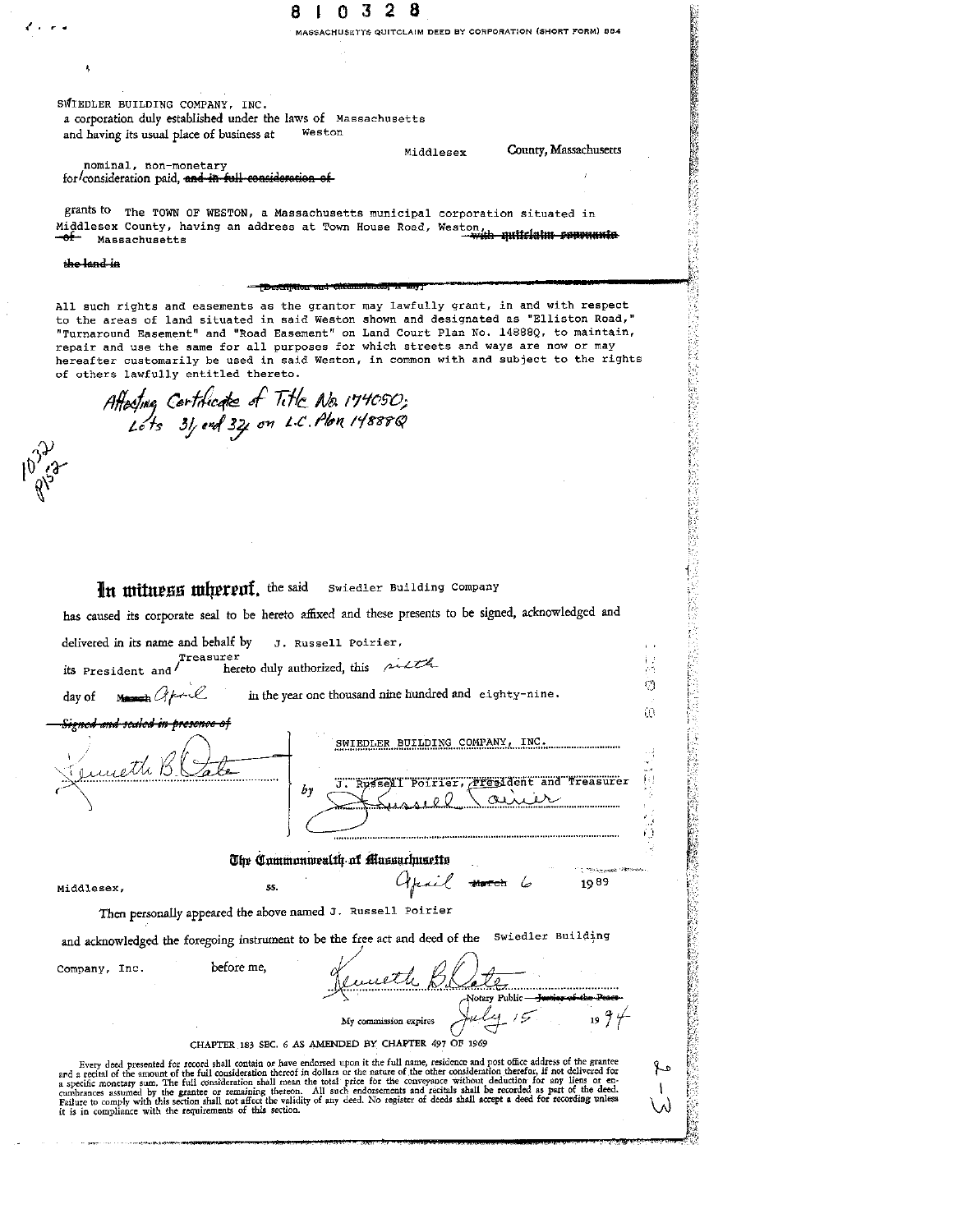#### 8  $10328$

#### CHAPTER 183, SECTION 11, GENERAL LAWS

|                                                                                                                               |           | A deed in substance following the form entitled "Quitclaim Deed" shall when duly executed have the force and<br>effect of a deed in fee simple to the grantee, his heirs and assigns, to his and their own use, with covenants on the<br>part of the grantor, for himself, his heirs, executors, administrators and successors, with the grantee, his heirs, successors<br>and assigns, that at the time of the delivery of such deed the premises were free from all encumbrances made by<br>him, and that he will, and his heirs, executors and administrators shall, warrant and defend the same to the grantee<br>and his heirs and assigns forever against the lawful claims and demands of all persons claiming by, through or under<br>the grantor, but against none other. |                                                                             | .<br>مور <sub>ا م</sub> ین افزار اردو |                                                         |                                | (THE FOLLOWING IS NOT A PART OF THE DEED, AND IS NOT TO BE RECORDED.)<br>CHAPTER 183, SECTION 11, GENERAL LAWS |                      |                                 |                 | Gay-     |                 |                   |
|-------------------------------------------------------------------------------------------------------------------------------|-----------|------------------------------------------------------------------------------------------------------------------------------------------------------------------------------------------------------------------------------------------------------------------------------------------------------------------------------------------------------------------------------------------------------------------------------------------------------------------------------------------------------------------------------------------------------------------------------------------------------------------------------------------------------------------------------------------------------------------------------------------------------------------------------------|-----------------------------------------------------------------------------|---------------------------------------|---------------------------------------------------------|--------------------------------|----------------------------------------------------------------------------------------------------------------|----------------------|---------------------------------|-----------------|----------|-----------------|-------------------|
|                                                                                                                               |           |                                                                                                                                                                                                                                                                                                                                                                                                                                                                                                                                                                                                                                                                                                                                                                                    |                                                                             |                                       | ED OK:<br>CERT<br>8524258<br>孚<br>1960<br><b>PG</b> 199 | 1/66/99 AT 12:26:54<br>90 Br   | g<br>RECEIVED<br>Ě<br>Ê<br>CDK<br>宋<br><b>REGISTRATION</b><br><b>STRIC</b><br>Ě<br><b>SOURT</b>                |                      |                                 |                 |          |                 | しこうかてつ<br>810328  |
| é<br><b>CONTRACTOR</b><br><b>SONO1</b><br>Borron<br>F<br>Form 884<br>- MARS.<br><b>DARD</b> LEGAL FORMS<br><b>ARREN, INC.</b> | RETURN TO | 오<br>도<br><b>BOSTON, M</b><br><b>INTERNA</b><br>ES<br>CO<br><b>MELLET</b><br><b>EDAIL PLACE</b><br>6577 01170<br>ହେବ<br>ESH<br>ミネ<br>Ä                                                                                                                                                                                                                                                                                                                                                                                                                                                                                                                                                                                                                                             | TROM THE<br>OPRICE OF<br>Register                                           | Book<br>Attest:<br>Page               | Received and entered with<br>Decis                      | o'clock<br>and<br>mnutes.<br>Þ | 5                                                                                                              | Town<br>٩,<br>Weston | Swiedler Building Company, Inc. | [NOILVEOROO AE] | tim Beeh | Statute Kurm of | MASSACH<br>USETTS |
| Г                                                                                                                             |           |                                                                                                                                                                                                                                                                                                                                                                                                                                                                                                                                                                                                                                                                                                                                                                                    | (Please print or type)                                                      |                                       |                                                         |                                |                                                                                                                |                      |                                 |                 |          |                 |                   |
|                                                                                                                               |           |                                                                                                                                                                                                                                                                                                                                                                                                                                                                                                                                                                                                                                                                                                                                                                                    | <b>MCCLENNER</b><br><b>ONE INTERNATIONAL PLACE</b><br>BOSTON, MA 02110-2699 |                                       | <b>FISH</b>                                             |                                |                                                                                                                |                      |                                 |                 |          |                 |                   |

オント ポット

-47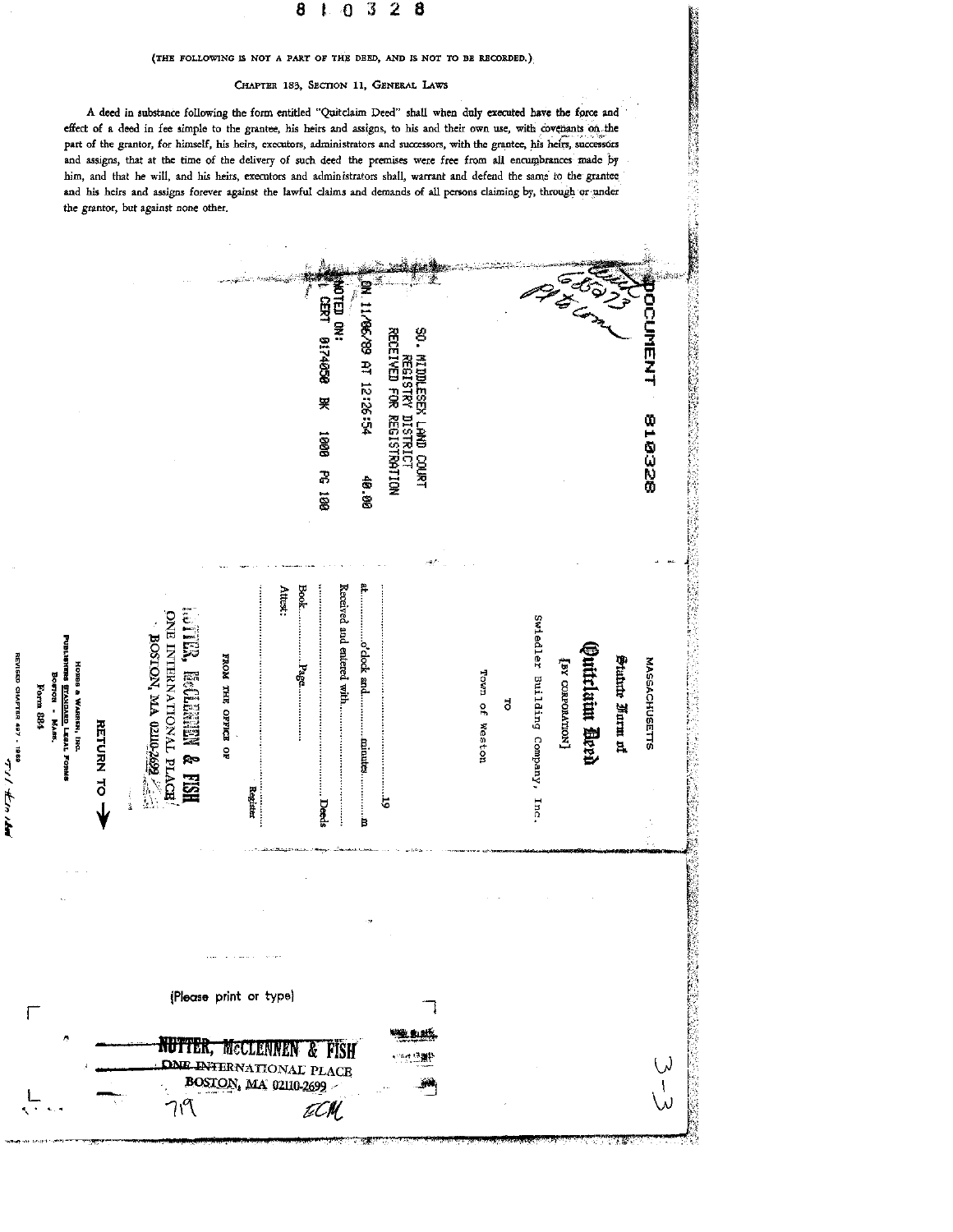### Exhibit E

### Map of Turnaround Easement, Access Easement and Town's Fee Interest in Elliston Road